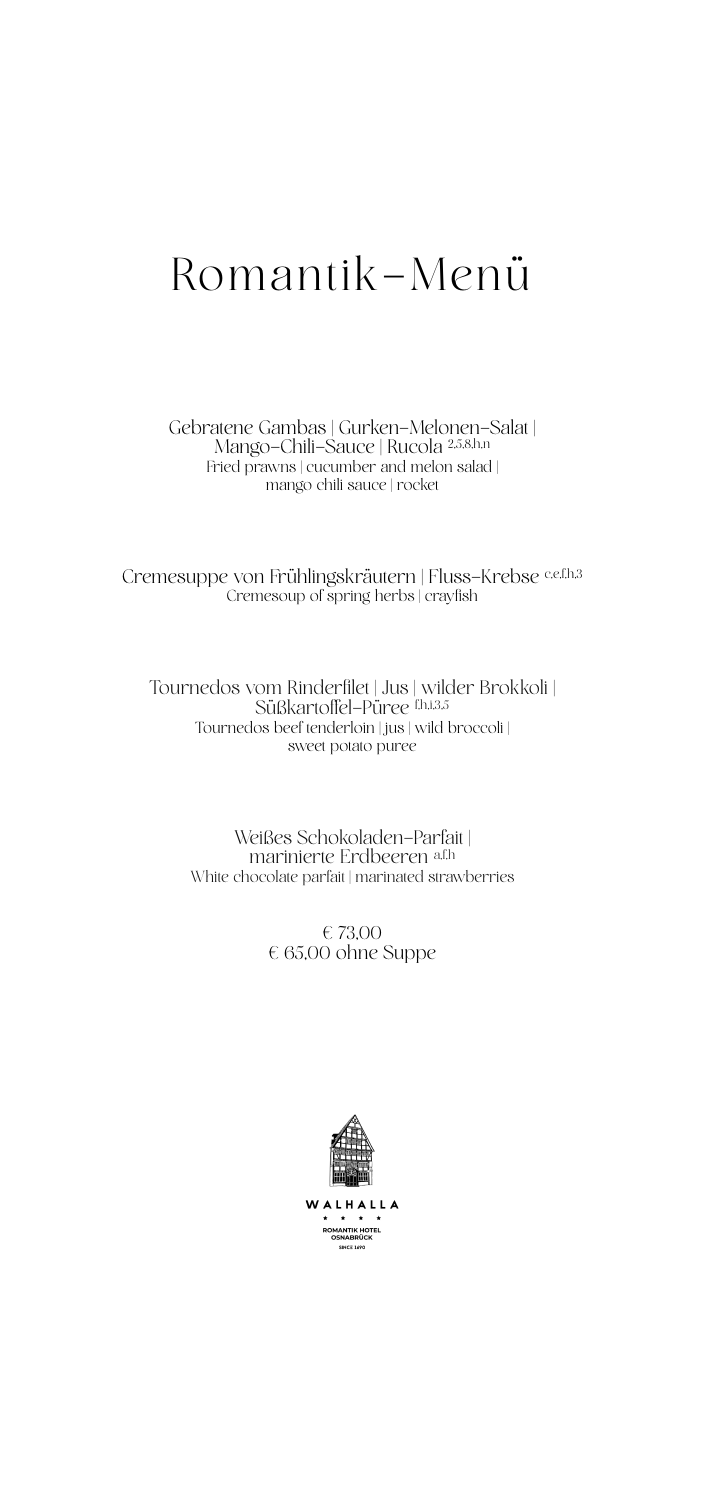### Vorspeisen

| Jahreszeitensalat   Hausdressing   rote Zwiebeln  <br>Sojabohnenkerne   Croûtons 2.3.4.d.f.i.k.n<br>mit gratiniertem Ziegenkäse<br>mit gebratenem Spargel<br>Seasonal salad   house-dressing   red onions  <br>Soybean kernel   croûtons   goat cheese au gratin or fried asparagus | 9.50<br>15.50<br>19,50 |
|-------------------------------------------------------------------------------------------------------------------------------------------------------------------------------------------------------------------------------------------------------------------------------------|------------------------|
| Carpaccio vom Rind   Rucola   Parmesan  <br>Pinienkerne   Parmesan-Chip 9.f.h.k.n<br>Beef carpaccio   rocket   parmesan   pine nuts   parmesan chip                                                                                                                                 | 19.50                  |
| Gebratene Gambas   Gurken-Melonen-Salat  <br>Mango-Chili-Sauce   Rucola 2.5.8.h.n<br>Fried prawns   cucumber and melon salad  <br>mango chili sauce   rocket                                                                                                                        | 18.50                  |

### Suppen

| Rinderkraftbrühe   Gemüse   Eierstich  <br>Beef consommé   vegetables   royal                         | 4.a.f.i | 9.50   |
|-------------------------------------------------------------------------------------------------------|---------|--------|
| Cremesuppe von Frühlingskräutern  <br>Fluss-Krebse c.e.f.h.3<br>Cremesoup of spring herbs   cravfish_ |         | 11.5() |

# Vegetarisch / Vegan

| Mit Pesto und Parmesan gefüllte Ofenkartoffel<br>Grillgemüse   Sauerrahm 1.2.3.5.f.h.i<br>Baked potato stuffed with pesto and parmesan  <br>grilled vegetables   sour cream                                                                     | 21,50 |
|-------------------------------------------------------------------------------------------------------------------------------------------------------------------------------------------------------------------------------------------------|-------|
| Dreierlei Blumenkohl<br>gebraten mit Kreuzkümmel   gekocht mit Kurkuma  <br>Püree   Quinoa   Hanfsamen   Minz-Öl 1.3.5.h.i<br>Three kinds of cauliflower<br>fried with cumin   cooked with turmeric   puree  <br>quinoa   hemp seeds   mint oil | 21.50 |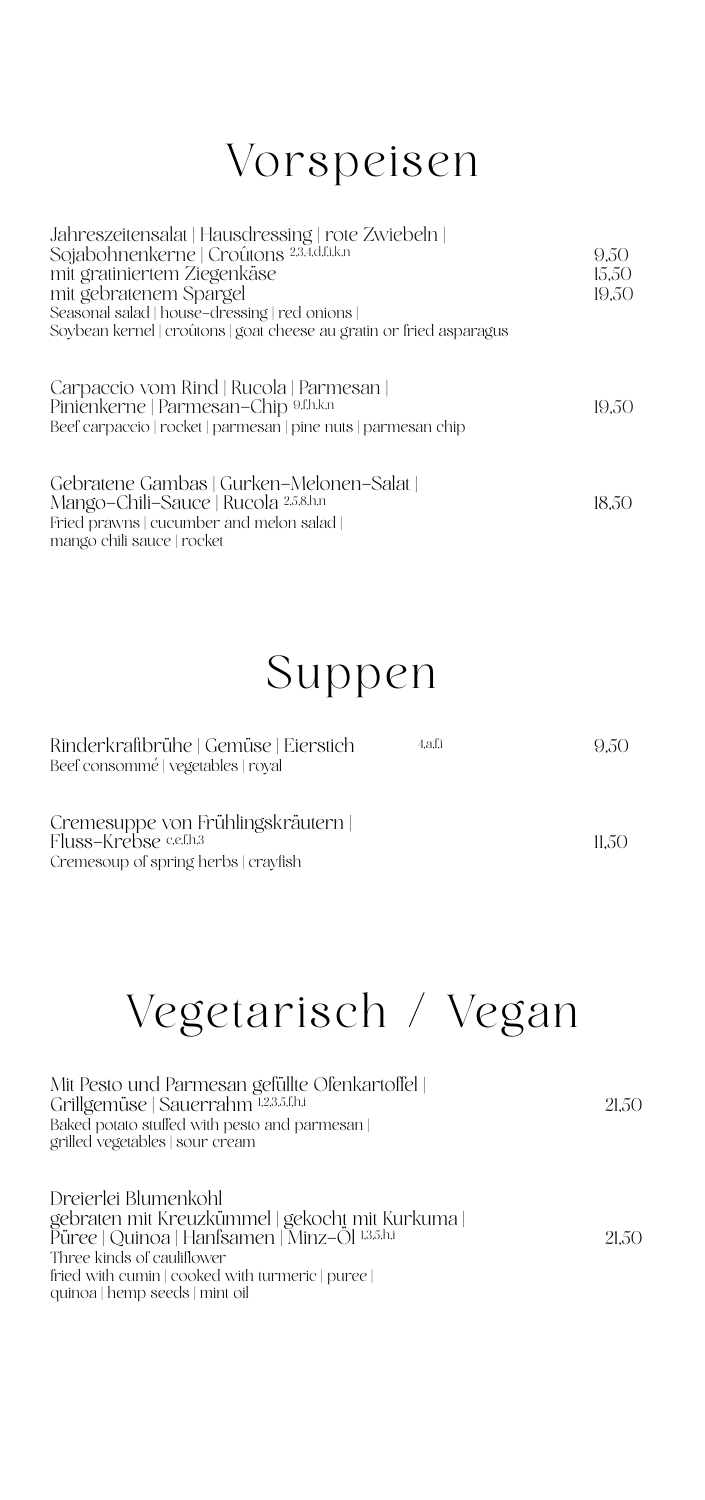### Fischgerichte

| Lachsfilet   Meerrettichkruste   Schmorgurken  <br>Noilly Prat Sauce   Kartoffelpüree a.c.d.f.h.1.3.5<br>Salmon fillet   horseradish crust   stewed cucumbers  <br>Noilly Prat sauce   mashed potatoes | 29.50 |
|--------------------------------------------------------------------------------------------------------------------------------------------------------------------------------------------------------|-------|
| Zanderfilet   Hummersauce   Spargel-Risotto  <br>Thai-Spargel c.d.e.f.h.i.n.2.3.5<br>Pikeperch-fillet   lobster sauce   asparagus risotto  <br>Thai-asparagus                                          | 32.50 |

## Fleischgerichte

| Maispoulardenbrust   Zitronengras-Curry-Sauce  <br>Wok-Gemüse   Basmati-Reis f.h.in.3.4.5<br>Corn-fed chicken breast   lemongrass curry sauce  <br>wok vegetables   basmati rice   | 27,50 |
|------------------------------------------------------------------------------------------------------------------------------------------------------------------------------------|-------|
| Medaillons vom Schweinefilet   Kräuterkruste<br>mediterranes Gemüse   Rosmarinkartoffeln adf.h.i.3.5<br>Pork fillet   herb crust   mediterranean vegetables  <br>rosemary potatoes | 28,50 |
| Kalbsrücken   Jus   wilder Brokkoli  <br>Süßkartoffel-Püree f.h.i.3.5<br>Saddle of veal   jus   wild broccoli   sweet potato puree                                                 | 37,50 |
| Geschmorte Ochsenbacke   Rotwein-Schalotten  <br>Baby-Möhren   Kartoffel-Sellerie-Stampf f.h.i.3.5<br>Braised ox cheek   red wine shallots   baby carrots  <br>potato celery mash  | 29,50 |
| Rinderfilet   Coganc-Pfeffer-Rahm   Blattspinat  <br>Tomaten   Kartoffelgratin f.h.1.2.3.5<br>Fillet of beef   cognac pepper sauce   leaf spinach  <br>Tomatoes   potato gratin    | 43,50 |